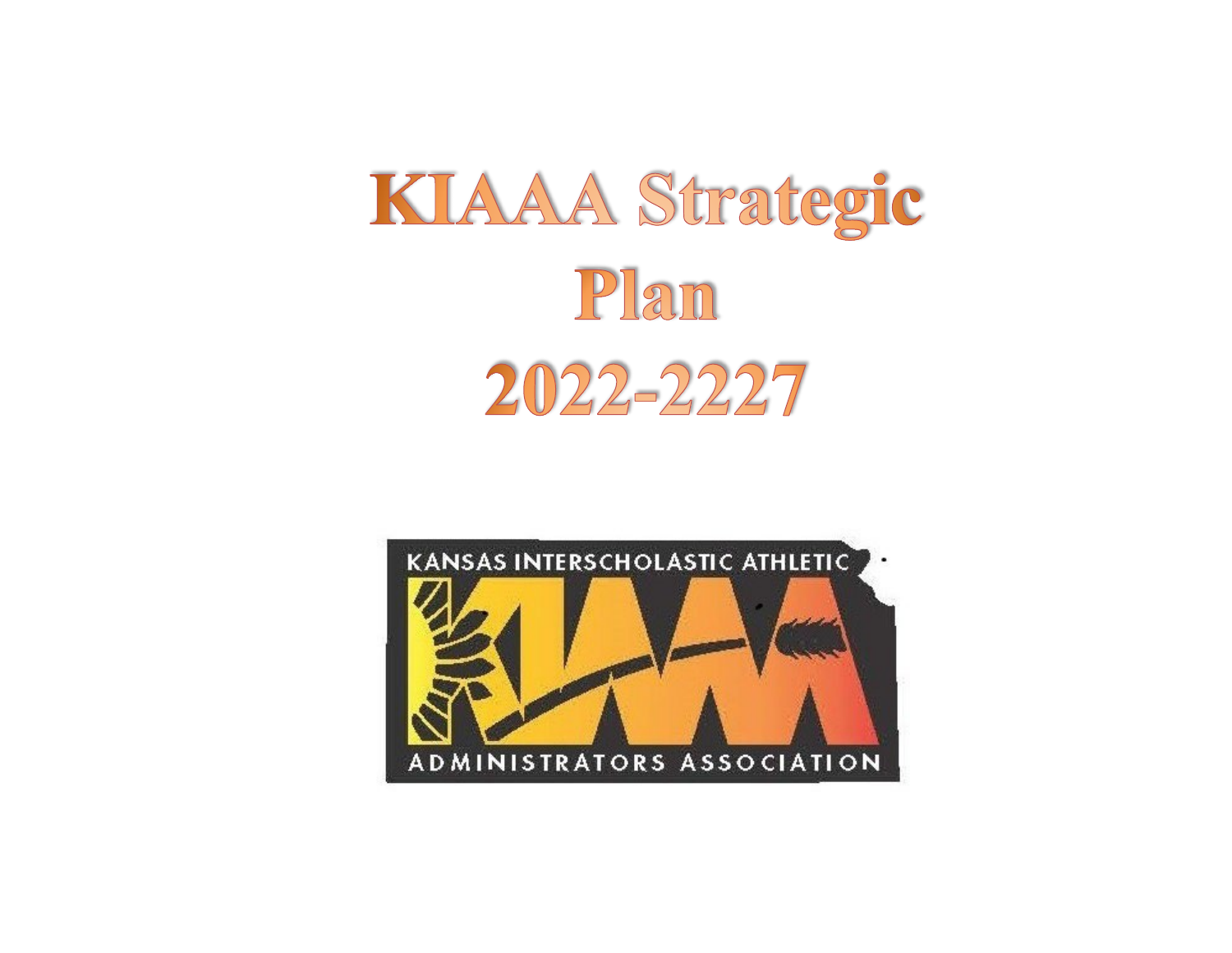## **FINANCE**

| <b>Sub-Category</b>   | Recommendation                                                                                  | <b>Strategy of</b><br>Implementation                                                                                                                                                                                                                                                                                                               | <b>Person(s) Responsible</b><br>for Implementation                   | Date to<br>Initiate the<br>Strategy/<br><b>Resources needed</b> |
|-----------------------|-------------------------------------------------------------------------------------------------|----------------------------------------------------------------------------------------------------------------------------------------------------------------------------------------------------------------------------------------------------------------------------------------------------------------------------------------------------|----------------------------------------------------------------------|-----------------------------------------------------------------|
| <b>Budget</b>         | Establish a "spend" budget for conference<br>and workshop.                                      | • Executive Board prepares spending<br>budget for approval by the BOD.<br>• Spending Budget will be comprised<br>of averages from previous 6 years<br>(excluding 2020).<br>• Increase due to inflation will be<br>approved by BOD.                                                                                                                 | <b>Treasurer and Executive</b><br>Director                           | 2022-23                                                         |
| <b>Reserve Fund</b>   | Build a contingency reserve fund with a<br>goal of 50% of the KIAAA annual operating<br>budget. | Develop budget contributions to the<br>savings fund.                                                                                                                                                                                                                                                                                               | <b>KIAAA Board of Directors</b>                                      | 2023-24                                                         |
| Vendors               | Maintain and/or grow vendors at annual<br>conference                                            | • Seek input from current vendors for<br>suggestions regarding recruitment<br>and retention.<br>• Continue sending "thank you" notes<br>to vendors while trying to secure<br>their booths for the upcoming years.<br>• Explore ways to increase vendor<br>revenue though booth costs, etc.<br>• Encourage vendors to go from one<br>to two tables. | <b>Vendor Chair</b><br>Vendor Committee<br><b>Executive Director</b> | 2022-23                                                         |
| <b>Endowment Fund</b> | Grow, develop and communicate the<br>endowment fund's purpose and vision.                       | • Increase corporate sponsors.<br>• Publish information about the fund<br>to increase donations.<br>• Possibly utilize retired ADs in this<br>area of interest.                                                                                                                                                                                    | Scholarship Chairman<br><b>KIAAA Board of Directors</b>              | 2022-23                                                         |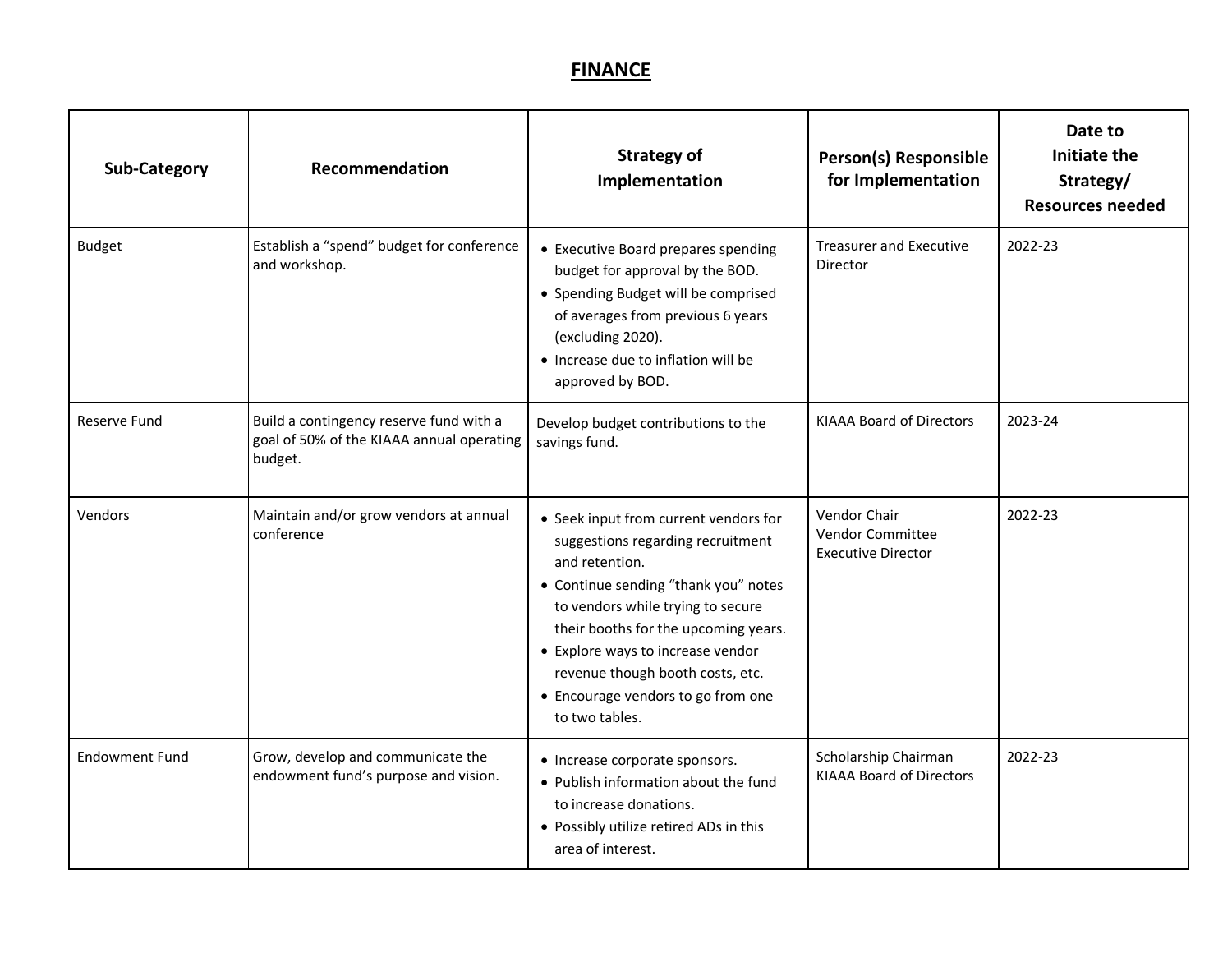## **PROGRAMS**

| <b>Sub-Category</b>                            | Recommendation                                                                                         | <b>Strategy of</b><br>Implementation                                                                                                                                          | Person(s) Responsible<br>for Implementation                                             | Date to<br><b>Initiate the</b><br>Strategy/<br><b>Resources needed</b> |
|------------------------------------------------|--------------------------------------------------------------------------------------------------------|-------------------------------------------------------------------------------------------------------------------------------------------------------------------------------|-----------------------------------------------------------------------------------------|------------------------------------------------------------------------|
| <b>Mentor Program</b>                          | Continue to develop mentor program<br>in response to increased turnover of<br>AD's                     | Select a few 1 <sup>st</sup> or 2 <sup>nd</sup> year athletic<br>directors to assist in developing the<br>mentoring program. "What I didn't<br>know."                         | 1 <sup>st</sup> Vice President in<br>conjunction with 2 <sup>nd</sup> Vice<br>President | 2022-23                                                                |
| <b>Retired ADs</b>                             | Increase participation opportunities<br>for retired athletic directors                                 | • Find ways to engage retired athletic<br>directors in the spring conference.<br>• Explore the possibility of a "Retired<br>AD Committee" discussion at annual<br>conference. | <b>KIAAA President</b>                                                                  | 2022-23                                                                |
| <b>Award Selection</b>                         | Evaluate the process of selecting<br>award recipients                                                  | Create a "Research Committee"<br>$\bullet$                                                                                                                                    | <b>KIAAA President</b>                                                                  | 2022-23                                                                |
| Scholarships                                   | $\bullet$<br>Review the process of selecting<br>scholarship recipients.<br>Increase Scholarship Payout | Utilize & Improve Existing Endowment                                                                                                                                          | Scholarship Chair                                                                       | 2022-23                                                                |
| Outreach to AD/Coaches<br>from Smaller Schools | Reach out to the athletic directors<br>from smaller schools.                                           | Further visibility at the KSHSAA<br>Coaching School.                                                                                                                          | <b>KIAAA Board of Directors</b>                                                         | 2023-24                                                                |
| <b>Branding</b>                                | Look to Rebrand the KIAAA                                                                              | Explore how other state athletic<br>$\bullet$<br>director organizations market and<br>brand themselves.<br>Create a Communications Director<br>$\bullet$                      | <b>KIAAA President</b><br><b>Communications Director</b>                                | 2023-24                                                                |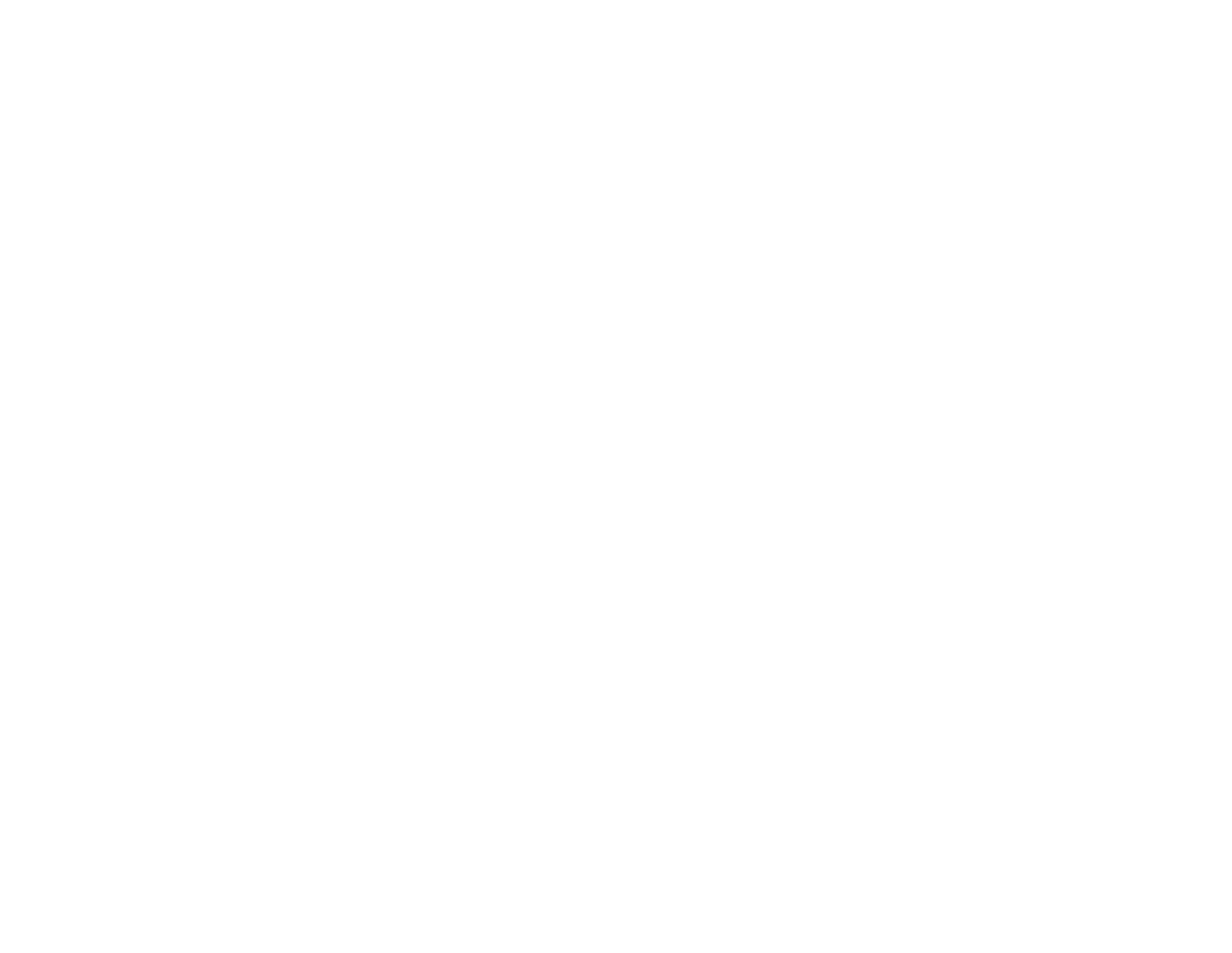## **OPERATIONS**

| <b>Sub-Category</b>                                      | Recommendation                                                                                                                              | <b>Strategy of</b><br>Implementation                                                                                                                                                                                                                                                                                                                         | Person(s) Responsible<br>for Implementation                                            | Date to<br><b>Initiate the</b><br>Strategy/<br><b>Resources needed</b> |
|----------------------------------------------------------|---------------------------------------------------------------------------------------------------------------------------------------------|--------------------------------------------------------------------------------------------------------------------------------------------------------------------------------------------------------------------------------------------------------------------------------------------------------------------------------------------------------------|----------------------------------------------------------------------------------------|------------------------------------------------------------------------|
| Membership                                               | Further enhance membership utilizing the<br>following strategies.                                                                           | • Request the KSHSAA to promote the<br>KIAAA on their website.<br>• Create a directory of membership<br>that includes member name, school,<br>classification, league, and<br>congressional district. The purpose<br>would be to give league<br>representatives a database to work<br>from when promoting membership.<br>• Establish League Reps (see below). | <b>KIAAA President</b>                                                                 | 2022-23                                                                |
| Certification                                            | Promote the benefits of certification.                                                                                                      | Schedule opportunities for KIAAA<br>leadership to speak at various KSHSAA<br>large-group meetings.                                                                                                                                                                                                                                                           | <b>Executive Director</b><br><b>LTI Coordinator</b><br><b>KIAAA Board of Directors</b> | 2023-24                                                                |
| League Representatives                                   | Establish a KIAAA league representative<br>in each KSHSAA league to enhance<br>communication and promote<br>membership.                     | $\bullet$<br>League representatives would give<br>a KIAAA report at each scheduled<br>league meeting.<br>Create a contact person for each<br>$\bullet$<br>league                                                                                                                                                                                             | <b>Communications Director</b>                                                         | 2023-24                                                                |
| <b>Elections and Voting</b><br><b>Board of Directors</b> | Enhance the process of<br>$\bullet$<br>communicating the election process<br>for KIAAA Board Positions.<br>Procedures and Operations Manual | • Publish a directory of positions,<br>qualifications, and job descriptions.<br>• Create an organizational chart for<br>the KIAAA.                                                                                                                                                                                                                           | <b>Executive Director</b>                                                              | 2022-23                                                                |
| <b>Executive Director</b>                                | Provide regular and formal feedback to<br>the Executive Director.                                                                           | Develop and implement an evaluation<br>tool to reinforce the strengths of the<br><b>Executive Director and make</b><br>performance recommendations.                                                                                                                                                                                                          | <b>Executive Board</b>                                                                 | 2022-23                                                                |